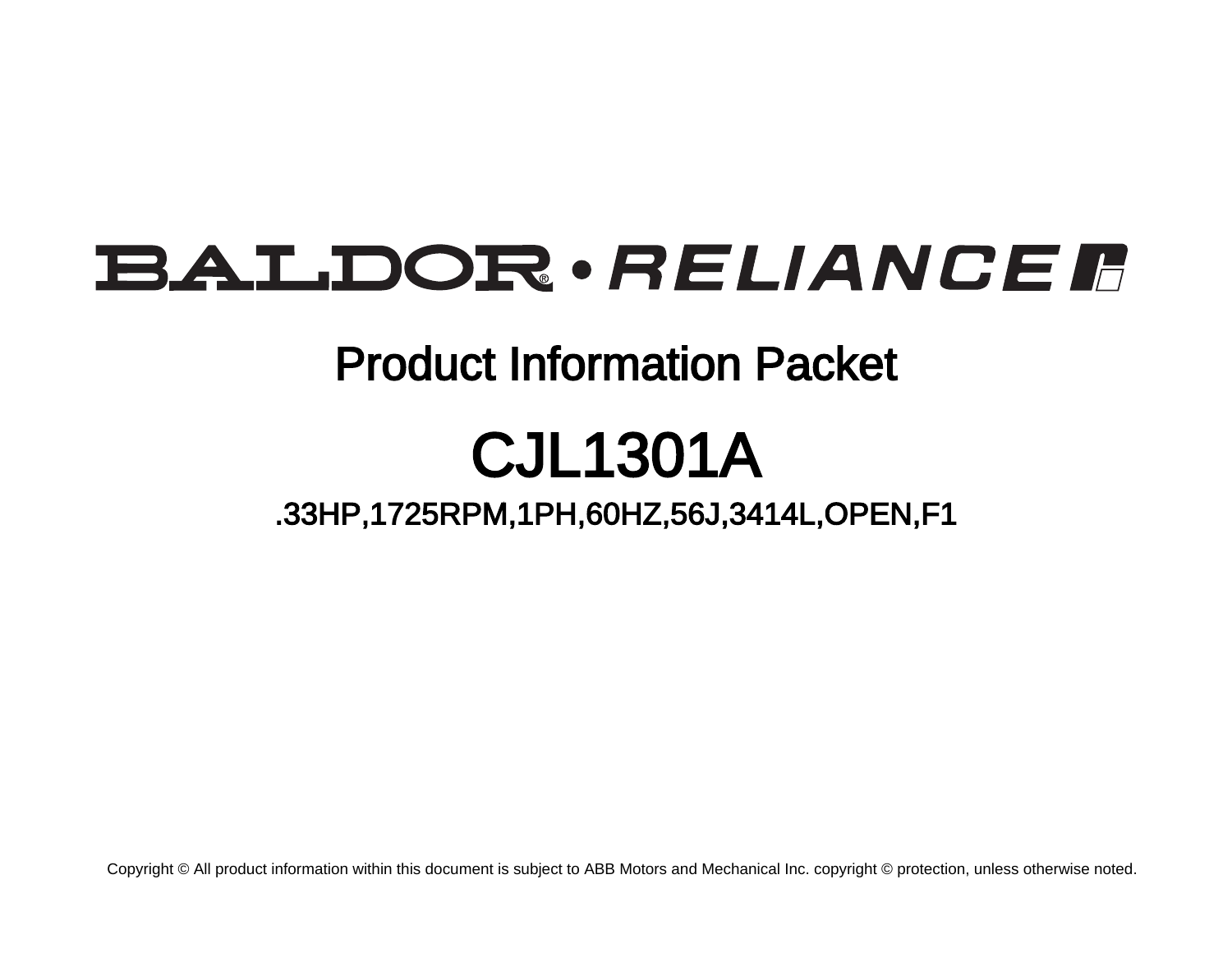### BALDOR · RELIANCE F Product Information Packet: CJL1301A - .33HP,1725RPM,1PH,60HZ,56J,3414L,OPEN,F1

| <b>Part Detail</b> |           |             |            |             |        |                      |    |  |
|--------------------|-----------|-------------|------------|-------------|--------|----------------------|----|--|
| Revision:          | AA        | Status:     | PRD/A      | Change #:   |        | Proprietary:         | No |  |
| Type:              | AC        | Elec. Spec: | 34WG5599   | CD Diagram: | CD0307 | Mfg Plant:           |    |  |
| Mech. Spec:        | 34F492    | Layout:     | 34LYF492   | Poles:      | 04     | <b>Created Date:</b> |    |  |
| Base:              | <b>RG</b> | Eff. Date:  | 04-22-2021 | Leads:      | 6#18   | $\cdot$              |    |  |

| <b>Specs</b>                           |                          |                                  |                                    |
|----------------------------------------|--------------------------|----------------------------------|------------------------------------|
| <b>Catalog Number:</b>                 | <b>CJL1301A</b>          | <b>Heater Indicator:</b>         | No Heater                          |
| Enclosure:                             | <b>OPEN</b>              | <b>Insulation Class:</b>         | B                                  |
| Frame:                                 | 56J                      | <b>Inverter Code:</b>            | Not Inverter                       |
| <b>Frame Material:</b>                 | Steel                    | <b>KVA Code:</b>                 | L.                                 |
| Motor Letter Type:                     | Cap Start, Induction Run | <b>Lifting Lugs:</b>             | No Lifting Lugs                    |
| Output @ Frequency:                    | .330 HP @ 60 HZ          | <b>Locked Bearing Indicator:</b> | Locked Bearing                     |
| Synchronous Speed @ Frequency:         | 1800 RPM @ 60 HZ         | Motor Lead Quantity/Wire Size:   | 6 @ 18 AWG                         |
| Voltage @ Frequency:                   | 115.0 V @ 60 HZ          | <b>Motor Lead Exit:</b>          | <b>Terminal Panel Or Lead Hole</b> |
|                                        | 208.0 V @ 60 HZ          | <b>Motor Lead Termination:</b>   | <b>Flying Leads</b>                |
|                                        | 230.0 V @ 60 HZ          | Motor Type:                      | 3414L                              |
| XP Class and Group:                    | None                     | <b>Mounting Arrangement:</b>     | F <sub>1</sub>                     |
| <b>XP Division:</b>                    | Not Applicable           | <b>Power Factor:</b>             | 60                                 |
| <b>Agency Approvals:</b>               | <b>UR</b>                | <b>Product Family:</b>           | <b>General Purpose</b>             |
|                                        | <b>CSA</b>               | <b>Pulley End Bearing Type:</b>  | Ball                               |
| <b>Auxillary Box:</b>                  | No Auxillary Box         | <b>Pulley Face Code:</b>         | C-Face                             |
| <b>Auxillary Box Lead Termination:</b> | None                     | <b>Pulley Shaft Indicator:</b>   | <b>Ext Thread</b>                  |
| <b>Base Indicator:</b>                 | Rigid                    | <b>Rodent Screen:</b>            | None                               |
| <b>Bearing Grease Type:</b>            | Polyrex EM (-20F +300F)  | <b>RoHS Status:</b>              | <b>ROHS COMPLIANT</b>              |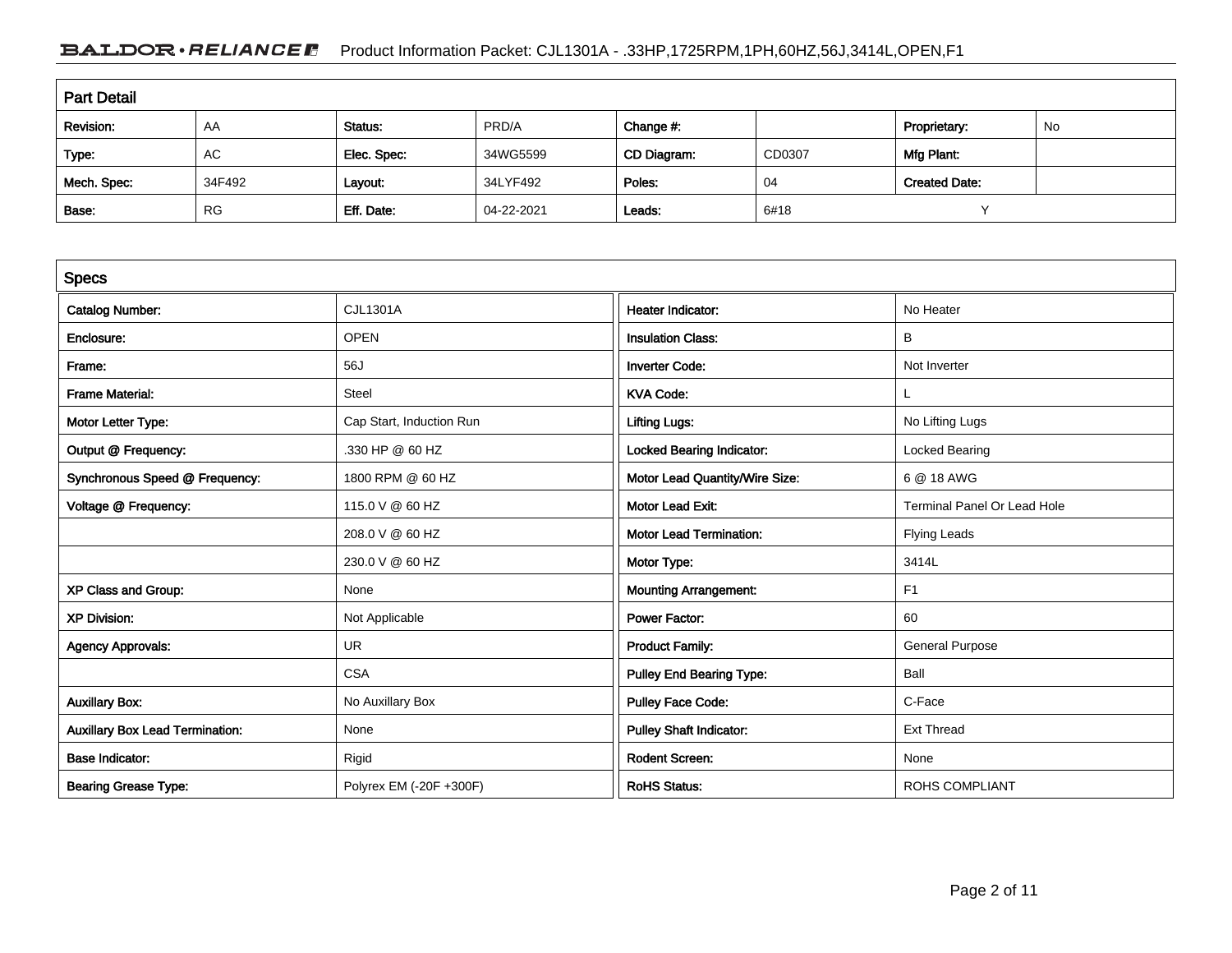| Blower:                               | None                       | <b>Shaft Extension Location:</b>   | Pulley End                     |
|---------------------------------------|----------------------------|------------------------------------|--------------------------------|
| Current @ Voltage:                    | 3.000 A @ 230.0 V          | <b>Shaft Ground Indicator:</b>     | No Shaft Grounding             |
|                                       | 3.200 A @ 208.0 V          | <b>Shaft Rotation:</b>             | <b>Fixed Opposite Standard</b> |
|                                       | 3.600 A @ 208.0 V          | <b>Shaft Slinger Indicator:</b>    | No Slinger                     |
|                                       | 6.000 A @ 115.0 V          | <b>Speed Code:</b>                 | Single Speed                   |
| Design Code:                          | N                          | <b>Motor Standards:</b>            | <b>NEMA</b>                    |
| Drip Cover:                           | Drip Cover                 | <b>Starting Method:</b>            | Direct on line                 |
| Duty Rating:                          | <b>CONT</b>                | Thermal Device - Bearing:          | None                           |
| <b>Electrically Isolated Bearing:</b> | Not Electrically Isolated  | Thermal Device - Winding:          | None                           |
| <b>Feedback Device:</b>               | NO FEEDBACK                | <b>Vibration Sensor Indicator:</b> | No Vibration Sensor            |
| <b>Front Face Code:</b>               | <b>Drip Cover Mounting</b> | Winding Thermal 1:                 | Automatic Thermal Overload     |
| Front Shaft Indicator:                | None                       | <b>Winding Thermal 1 Location:</b> | <b>SB</b>                      |
|                                       |                            | <b>Winding Thermal 2:</b>          | None                           |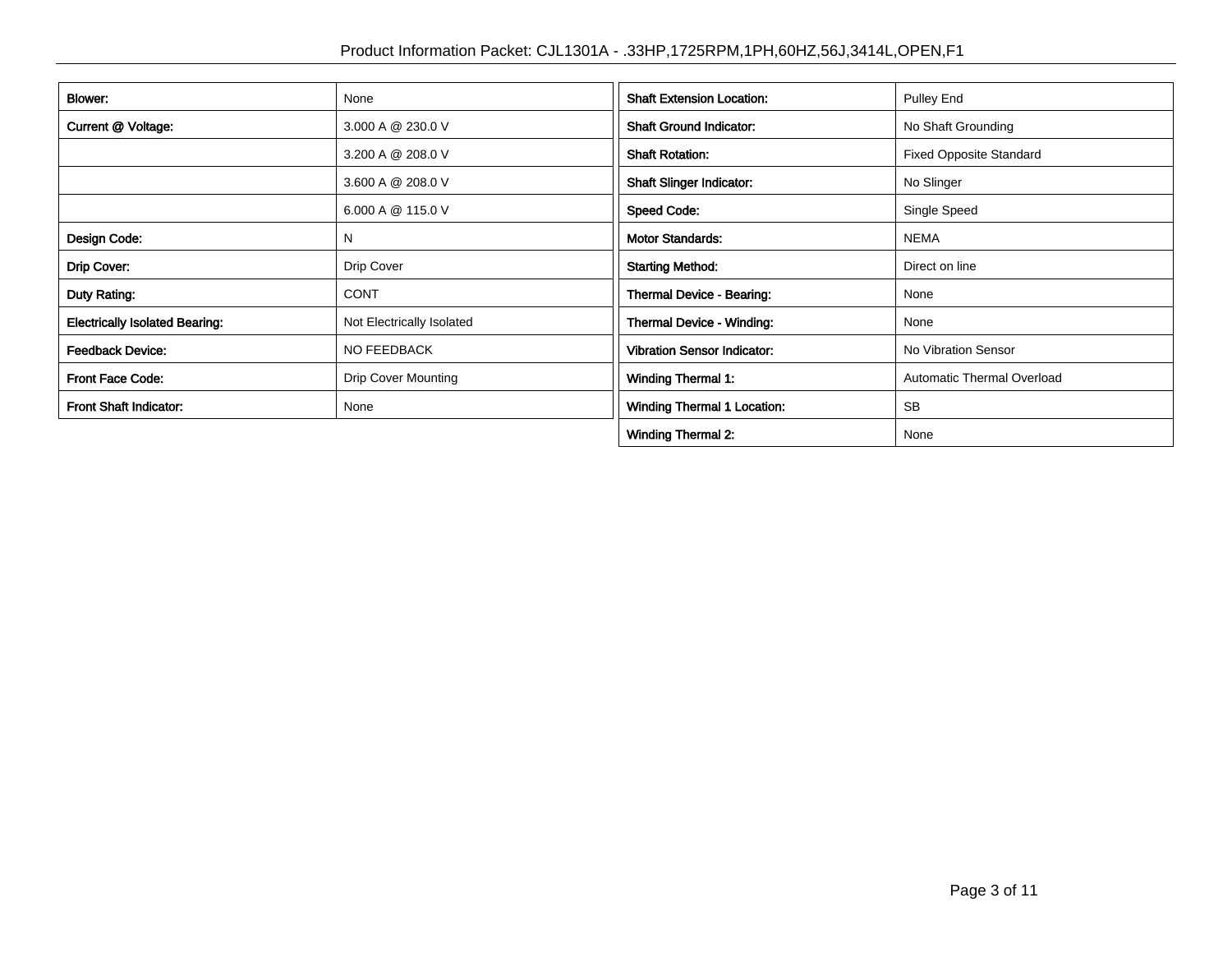### BALDOR · RELIANCE F Product Information Packet: CJL1301A - .33HP,1725RPM,1PH,60HZ,56J,3414L,OPEN,F1

| Nameplate NP1257L    |                     |    |                     |         |                           |      |  |
|----------------------|---------------------|----|---------------------|---------|---------------------------|------|--|
|                      | $CAT.NO.$ CJL1301A  |    |                     |         |                           |      |  |
|                      | SPEC. 34F492-5599G1 |    |                     |         |                           |      |  |
|                      | $HP$ .33            |    |                     |         |                           |      |  |
|                      | VOLTS 115/208-230   |    |                     |         |                           |      |  |
|                      | $AMP 6/3.2-3$       |    |                     |         |                           |      |  |
|                      | $RPM$ 1725          |    |                     |         |                           |      |  |
| FRAME 56J            |                     |    |                     | $HZ$ 60 |                           | PH 1 |  |
| <b>SER.F.</b> $1.35$ |                     |    | $CODE$ <sub>L</sub> | DES N   | $CL$ $B$                  |      |  |
| NEMA-NOM-EFF 60      |                     |    | PF 60               |         |                           |      |  |
|                      | RATING 40C AMB-CONT |    |                     |         |                           |      |  |
| cc                   |                     |    |                     |         | <b>USABLE AT 208V 3.6</b> |      |  |
|                      | $DE$ 6203           |    | <b>ODE</b> 6203     |         |                           |      |  |
| <b>ENCL</b> OPEN     |                     | SN |                     |         |                           |      |  |
|                      | SFA 6.8/3.6-3.4     |    |                     |         |                           |      |  |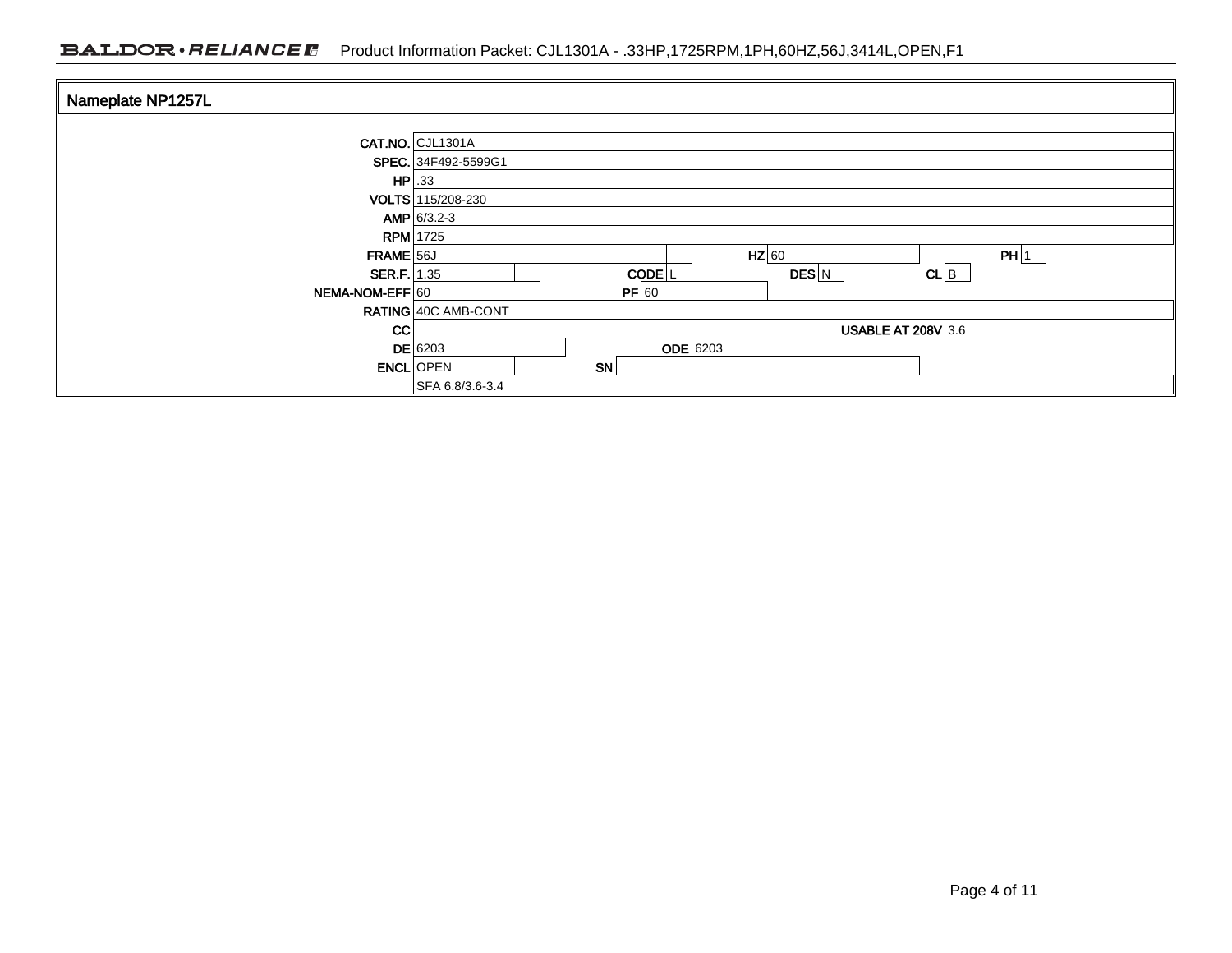| <b>Parts List</b>  |                                          |          |  |  |  |  |
|--------------------|------------------------------------------|----------|--|--|--|--|
| <b>Part Number</b> | Description                              | Quantity |  |  |  |  |
| SA010316           | SA 34F492-5599G1                         | 1.000 EA |  |  |  |  |
| RA006707           | RA 34F492-5599G1                         | 1.000 EA |  |  |  |  |
| TPMRG55BV          | THERMAL 1PH 0.75 AUT 105C                | 1.000 EA |  |  |  |  |
| EC1189A02SP        | 61B2D120189NNBA ELEC CAP, 189-227MFD, 12 | 1.000 EA |  |  |  |  |
| 51XW0832A07        | 8-32 X .44, TAPTITE II, HEX WSHR SLTD SE | 3.000 EA |  |  |  |  |
| 11XW0832G06        | #8-32 X 3/8, TAPTITE II, HEX WSHR SLTD   | 1.000 EA |  |  |  |  |
| WD4100A01          | DP-875 HEYCO PLUG OR 62MP0875 MICRO PLAS | 1.000 EA |  |  |  |  |
| NS2500A01          | INSULATOR, AUTO THER PROT                | 1.000 EA |  |  |  |  |
| 51XT0632A06        | 6-32X3/8 TY23 HXWS SLDSR                 | 2.000 EA |  |  |  |  |
| 34CB4800SP         | CAPACITOR COVER, STAMPED PRIMED          | 1.000 EA |  |  |  |  |
| 51XB1016A05        | 10-16X5/16HX WA SL SR TYB (F/S)          | 2.000 EA |  |  |  |  |
| HW5100A03          | WAVY WASHER (W1543-017)                  | 1.000 EA |  |  |  |  |
| 34EP3401A01SP      | PU ENDPLATE, MACH                        | 1.000 EA |  |  |  |  |
| 34AD2000           | BAFFLE PLATE, STAMPED                    | 1.000 EA |  |  |  |  |
| 60XW0632A06        | 6-32 X 3/8 TORX HEAD SCREW TAPTITE II    | 4.000 EA |  |  |  |  |
| 51XN1032A20        | 10-32 X 1 1/4 HX WS SL SR                | 2.000 EA |  |  |  |  |
| 34FH4500A02P       | DRIPCOVER, MODEL 34                      | 1.000 EA |  |  |  |  |
| 51XW0832A07        | 8-32 X .44, TAPTITE II, HEX WSHR SLTD SE | 2.000 EA |  |  |  |  |
| 34CB4501SP         | TERMINAL BOX LID, STAMPED X (PLATED)     | 1.000 EA |  |  |  |  |
| 51XW0832A07        | 8-32 X .44, TAPTITE II, HEX WSHR SLTD SE | 2.000 EA |  |  |  |  |
| RM1010A01          | 35-968-1 VINYL CLS                       | 1.000 EA |  |  |  |  |
| 34EP3202A02        | FR ENDPLATE, MACH                        | 1.000 EA |  |  |  |  |
| HA6001A03          | THERMAL RETAINER (PLATED)                | 1.000 EA |  |  |  |  |
| MG1000G27          | MED CHARCOAL METALLIC GREY 400-0096      | 0.014 GA |  |  |  |  |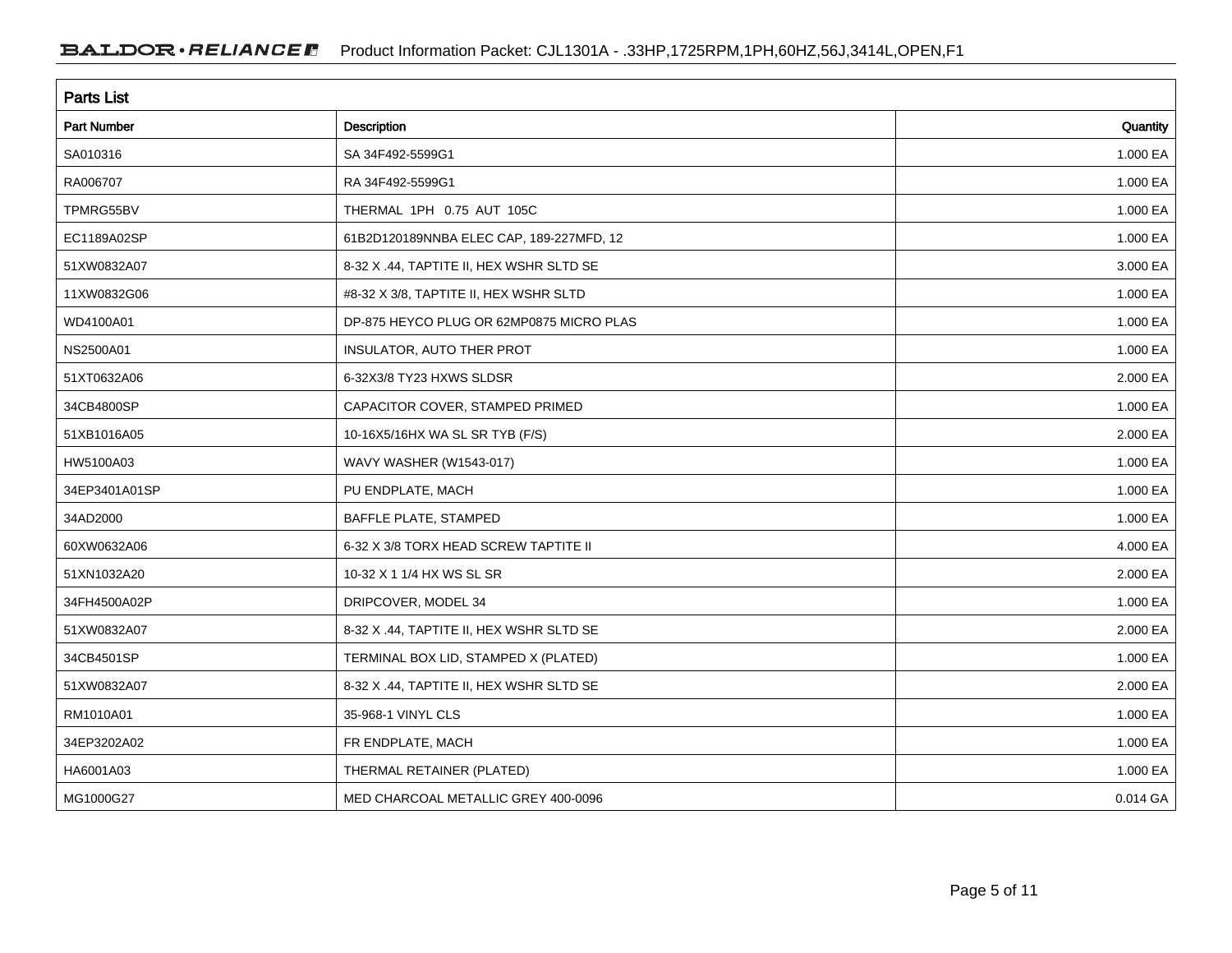| Parts List (continued) |                                          |          |  |  |  |  |
|------------------------|------------------------------------------|----------|--|--|--|--|
| <b>Part Number</b>     | Description                              | Quantity |  |  |  |  |
| 85XU0407S04            | 4X1/4 U DRIVE PIN STAINLESS              | 2.000 EA |  |  |  |  |
| LB1009N                | LABEL, ROTATION DIRECTION (ON ROLLS)     | 1.000 EA |  |  |  |  |
| SP5086A01              | 34 TERM PANEL SWITCH W/E-BLK & 8-RED     | 1.000 EA |  |  |  |  |
| HA3100A14              | THRUBOLT 10-32 X 7.875                   | 4.000 EA |  |  |  |  |
| MN416A01               | TAG-INSTAL-MAINT no wire (2100/bx) 4/22  | 1.000 EA |  |  |  |  |
| LB1118                 | LABEL, WARNING (ROLL LABEL)              | 1.000 EA |  |  |  |  |
| LC0307                 | 1PH, DV, FIX, W & W/O THERM, TERM PLATE, | 1.000 EA |  |  |  |  |
| <b>NP1257L</b>         | ALUM UL CSA CC THERMAL REV MTG           | 1.000 EA |  |  |  |  |
| 35PA1066               | PKG GRP, PRINT<br>PK1008A06              | 1.000 EA |  |  |  |  |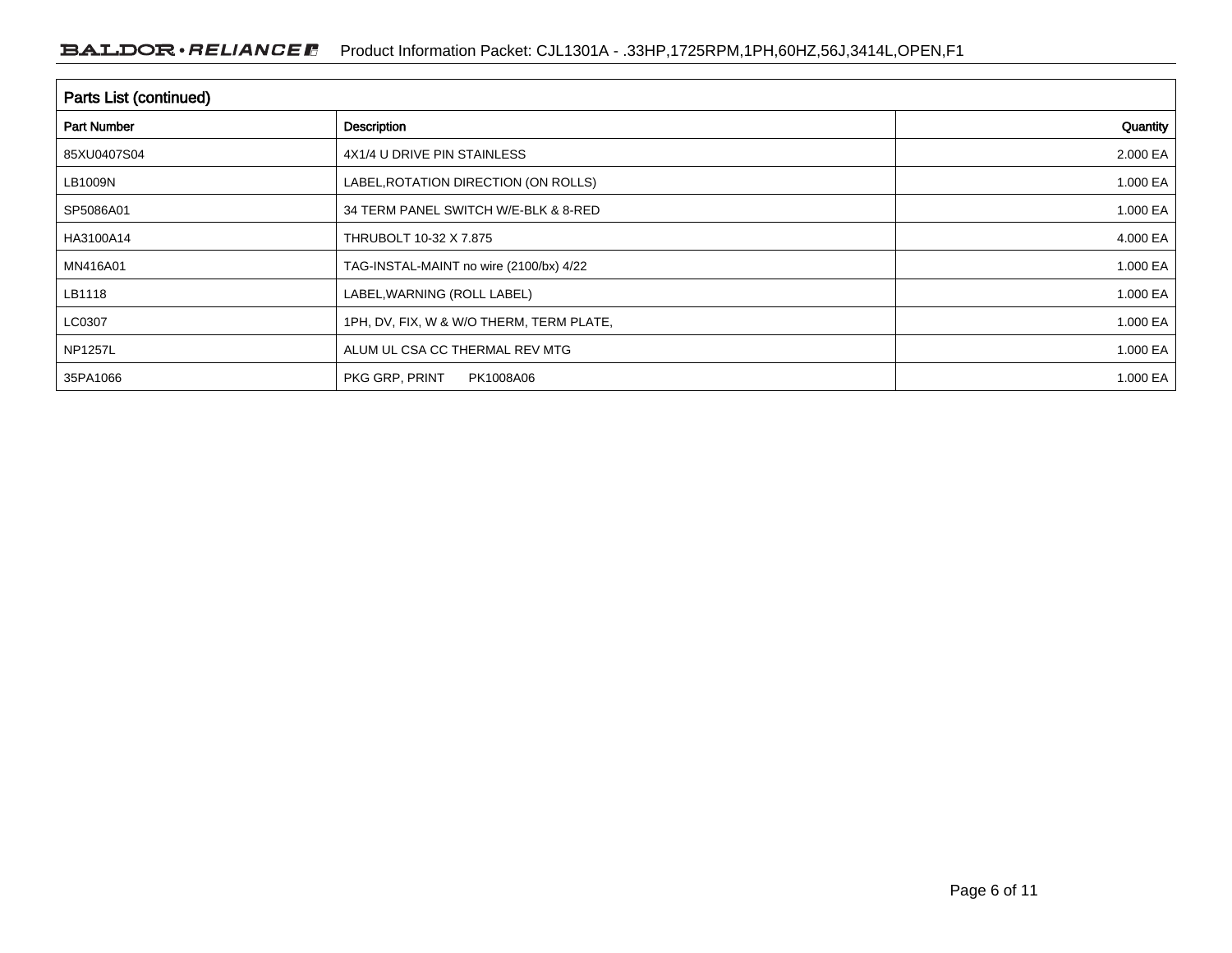#### **AC Induction Motor Performance Data**

Record # 50768Typical performance - not guaranteed values

| Winding: 34WG5599-R003<br><b>Type: 3414L</b> |                 | <b>Enclosure: OPEN</b> |                                                 |                                          |
|----------------------------------------------|-----------------|------------------------|-------------------------------------------------|------------------------------------------|
| <b>Nameplate Data</b>                        |                 |                        | 230 V, 60 Hz:<br><b>High Voltage Connection</b> |                                          |
| <b>Rated Output (HP)</b>                     |                 | .33                    | <b>Full Load Torque</b>                         | 1LB-FT                                   |
| <b>Volts</b>                                 |                 | 115/208-230            | <b>Start Configuration</b>                      | direct on line                           |
| <b>Full Load Amps</b>                        |                 | $6/3.2 - 3$            | <b>Breakdown Torque</b>                         | 2.95 LB-FT                               |
| <b>R.P.M.</b>                                |                 | 1725                   | <b>Pull-up Torque</b>                           | 2.55 LB-FT                               |
| Hz                                           | 60 Phase        |                        | Locked-rotor Torque                             | 3.6 LB-FT                                |
| <b>NEMA Design Code</b>                      | N KVA Code      |                        | <b>Starting Current</b>                         | 13 A                                     |
| Service Factor (S.F.)                        |                 | 1.35                   | <b>No-load Current</b>                          | 2.6A                                     |
| <b>NEMA Nom. Eff.</b>                        | 60 Power Factor | 60                     | Line-line Res. @ 25°C                           | $6.32 \Omega$ A Ph<br>$4.93 \Omega B Ph$ |
| <b>Rating - Duty</b>                         |                 | 40C AMB-CONT           | Temp. Rise @ Rated Load                         | $43^{\circ}$ C                           |
| S.F. Amps                                    |                 | $6.8/3.6 - 3.4$        | Temp. Rise @ S.F. Load                          | $53^{\circ}$ C                           |

#### **Load Characteristics 230 V, 60 Hz, 0.33 HP**

| % of Rated Load     | 25   | 50   | 75   | 100  | 125  | 150  | S.F. |
|---------------------|------|------|------|------|------|------|------|
| <b>Power Factor</b> | 31   | 41   | 51   | 60   | 66   | 72   | 70   |
| Efficiency          | 34   | 49   | 56   | 60   | 62   | 63   | 63   |
| Speed               | 1783 | 1765 | 1745 | 1730 | 1710 | 1680 | 1695 |
| Line amperes        | 2.6  | 2.7  | 2.8  |      | 3.3  | 3.7  | 3.4  |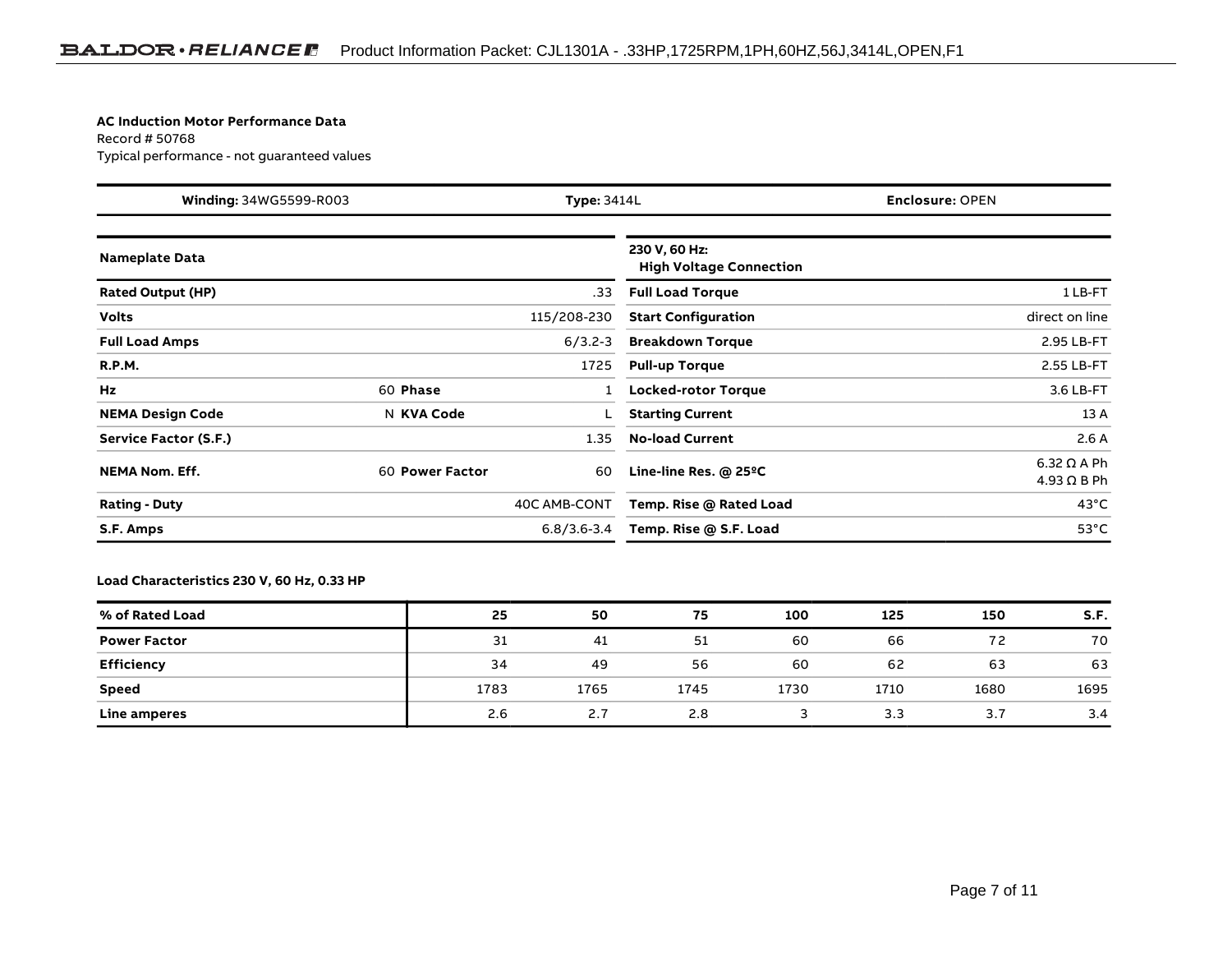

Performance Graph at 230V, 60Hz, 0.33HP Typical performance - Not guaranteed values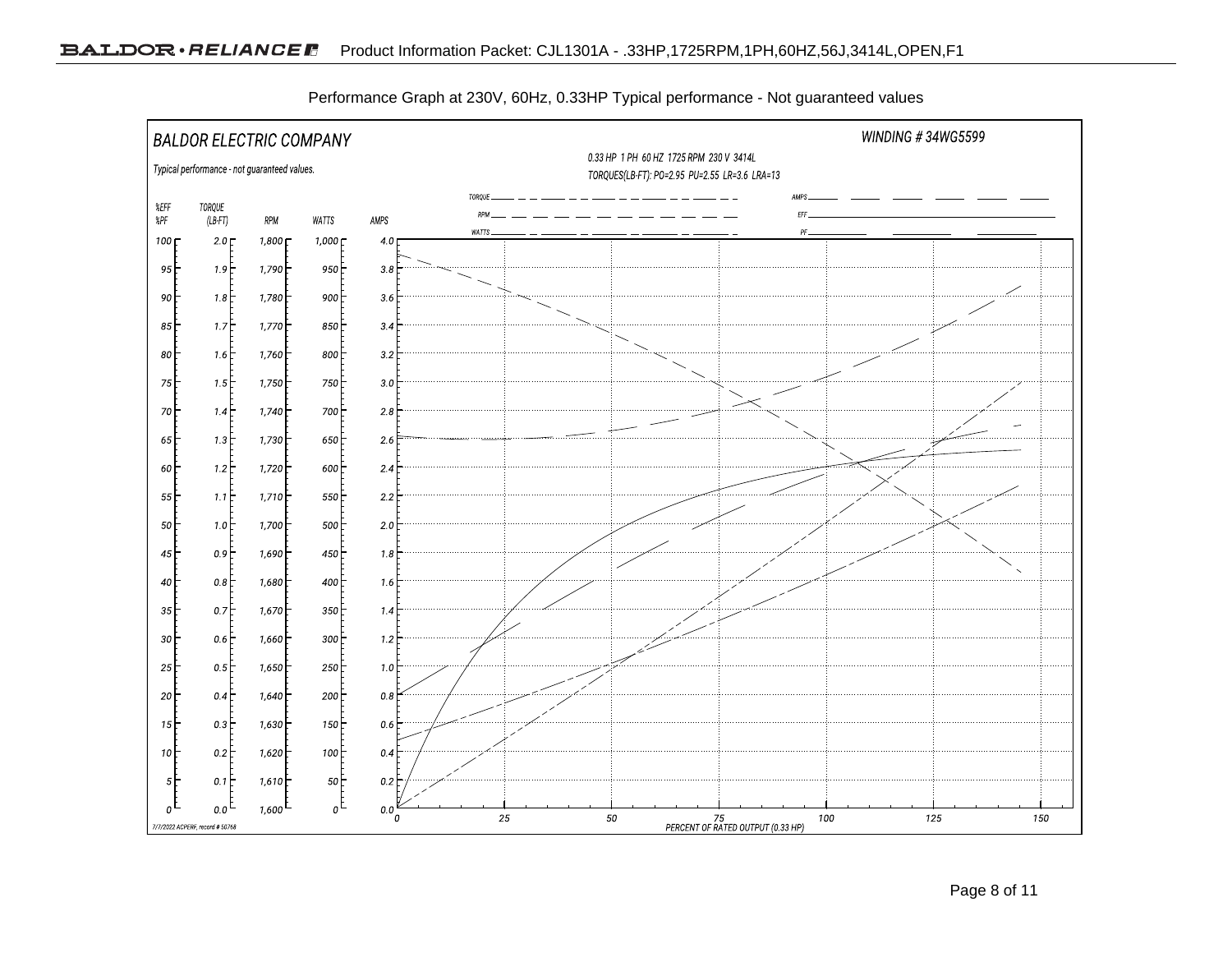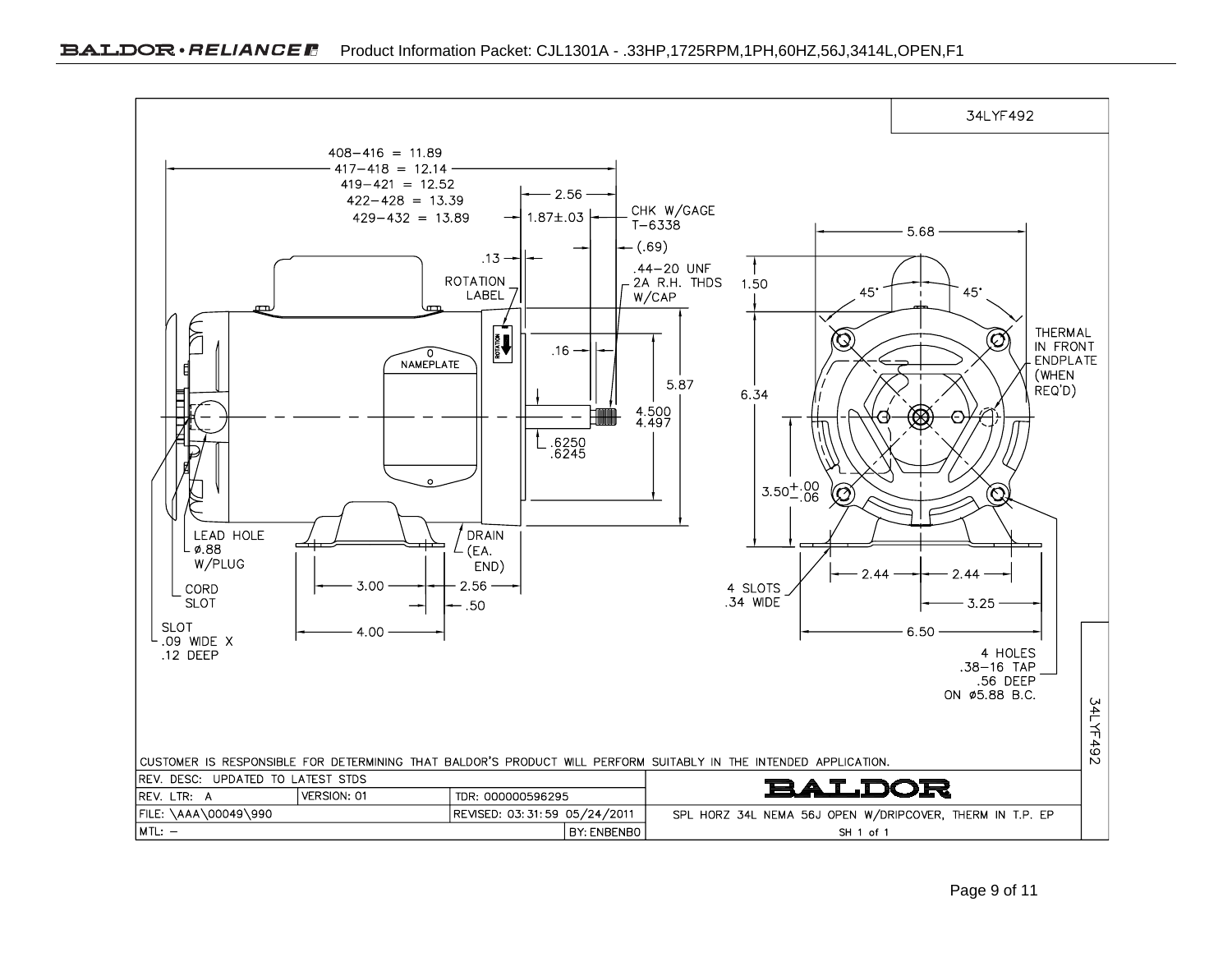